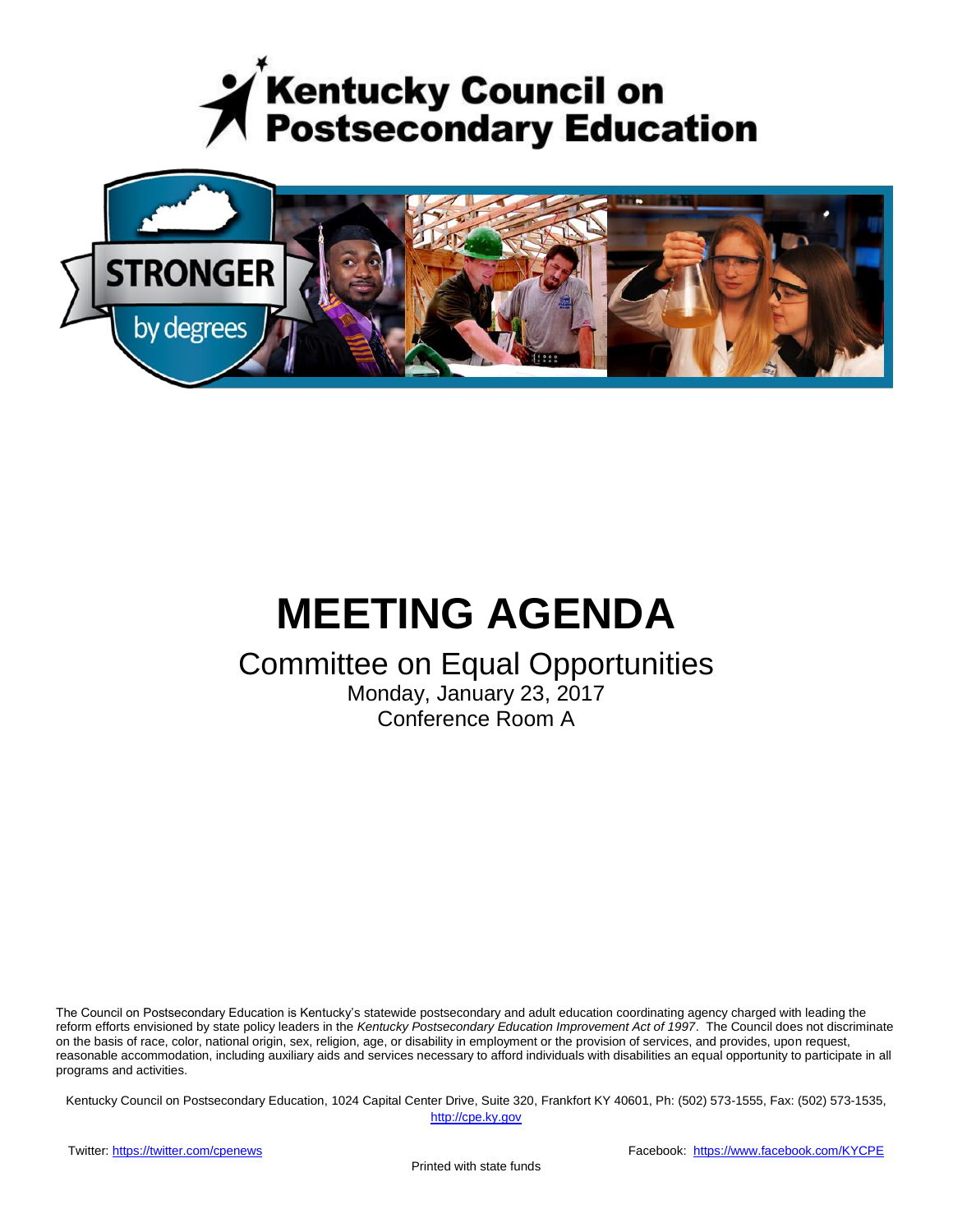# **AGENDA**

Committee on Equal Opportunities

#### Council on Postsecondary Education Monday, January 23, 2017 1:00 PM Conference Room A

| 1. Roll Call                                                                                         |   |  |
|------------------------------------------------------------------------------------------------------|---|--|
| 2. Approval of Minutes, October 13, 2016                                                             | 3 |  |
| 3. Comments: Vice President for Academic Affairs, Dr. Jay Morgan                                     |   |  |
| 4. Introduction of New Members                                                                       |   |  |
| 5. CEO Orientation                                                                                   |   |  |
| 6. Diversity Planning: Accountability, Monitoring, and Reporting                                     | 5 |  |
| 7. Waivers of KRS 164.020(19)                                                                        | 6 |  |
| 8. Institutional Diversity Plan Assessment Report: Western Kentucky University, Dr.<br>Lynne Holland | 7 |  |
| 9. Status: Diversity Planning Support Programs                                                       | 8 |  |
| 10. Other Business                                                                                   |   |  |
| a. General Information                                                                               |   |  |
| b. Other Business: Resolutions                                                                       |   |  |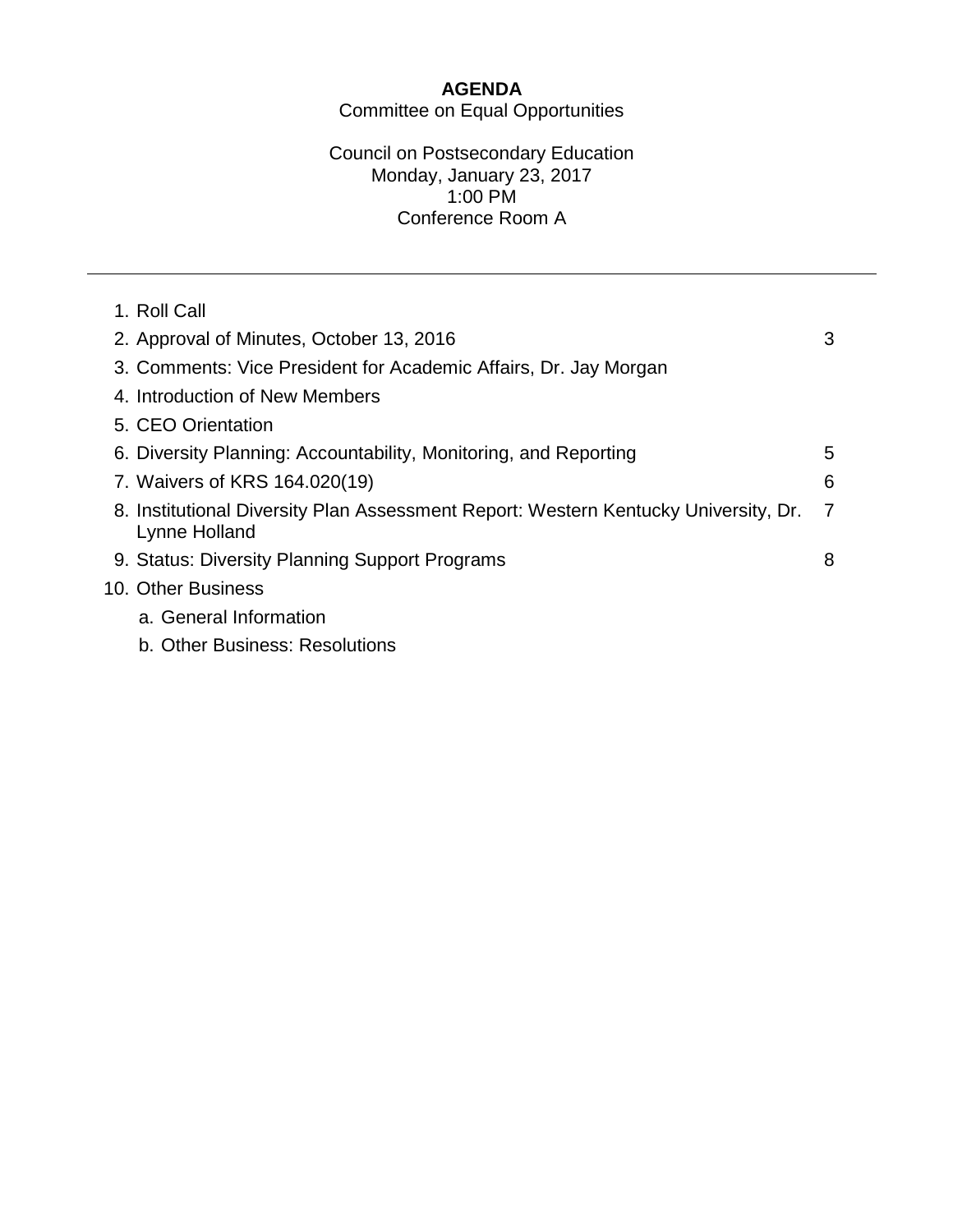#### **Minutes** Council on Postsecondary Education Committee on Equal Opportunities January 23, 2017

The Committee on Equal Opportunities met October13, 2016, at Northern Kentucky University in Highland Heights, Kentucky.

WELCOME ROLL CALL APPROVAL OF MINUTES Dr. Jay Morgan, Vice President of Academic Affairs, provided opening remarks. Council staff called the roll. Members present: Kim Barber, JoAnne Bland, Jerome Bowles, John Johnson and Robert Staat. Members absent: Juan Castro and David Welch did not attend the October meeting. The minutes from the May 2016 meeting were reviewed. A motion was made by Mr. Juan Castro to accept the minutes. Mr. Jerome Bowles seconded the motion. VOTE: The motion passed and was approved. KENTUCKY PUBLIC POSTSECONDARY **FDUCATION INSTITUTIONAL** ASSESSMENT REPORTS Three institutions delivered presentations highlighting the progress of their Diversity Plan Reports: Eastern Kentucky University, Northern Kentucky University and the Kentucky Community and Technical College. The diversity plan assessment reports included a discussion of progress made between 2013 and 2014, with a focus on four areas: • Student Body Diversity • Student Success • Workforce Diversity • Campus Climate Status Reports: Institutional Diversity Plan Assessment Reports Northern Kentucky University: Dr. Kathleen Roberts

Eastern Kentucky University: Dr. Timothy Forde

Kentucky Community and Technical College System: Ms. Natalie Gibson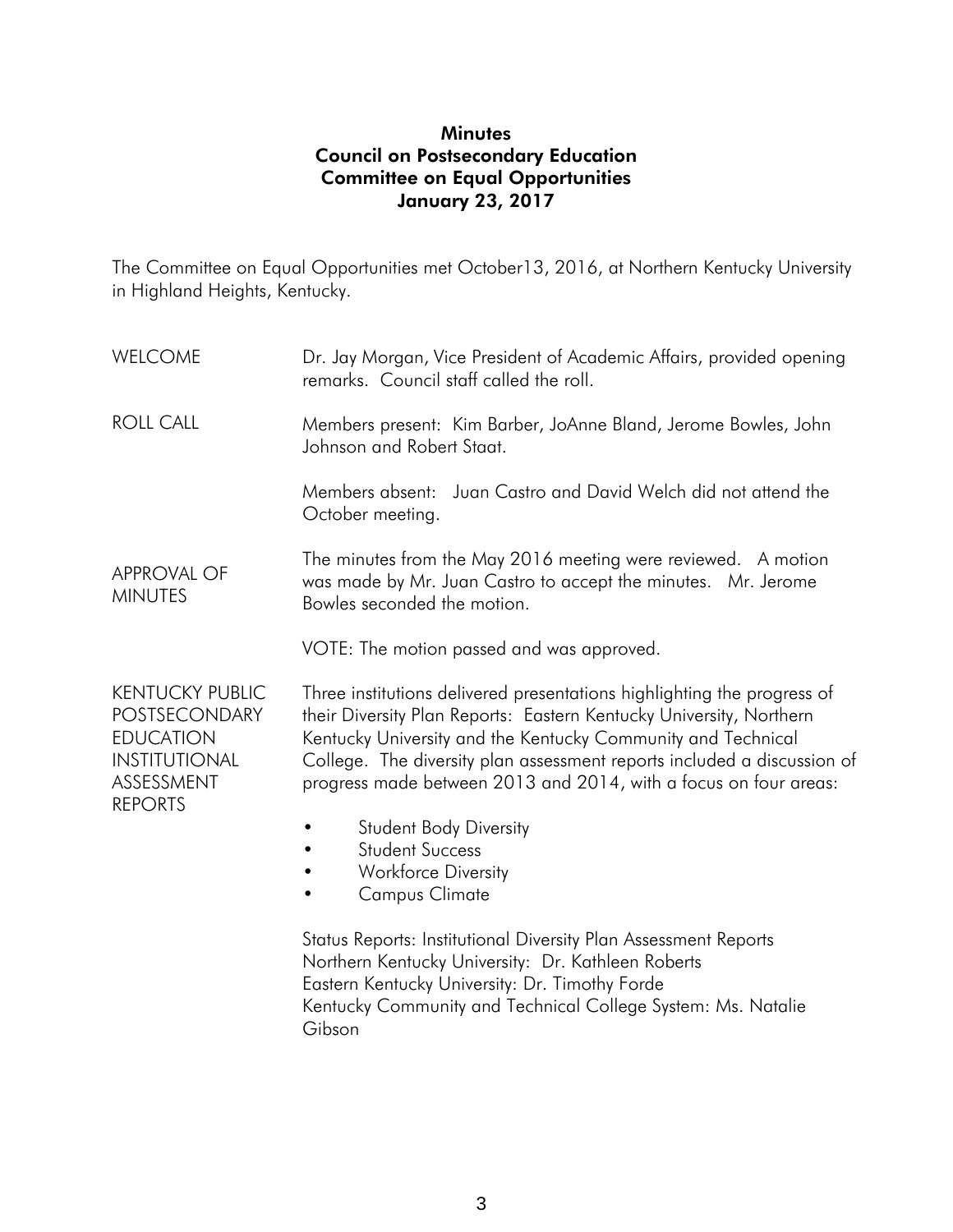| <b>WAIVERS OF KRS</b><br>164.020(19)                        | No waiver requests were made.                                                                                                                                                                                                                                   |
|-------------------------------------------------------------|-----------------------------------------------------------------------------------------------------------------------------------------------------------------------------------------------------------------------------------------------------------------|
| <b>STATEWIDE</b><br><b>DIVERSITY</b><br><b>PLANNING AND</b> | Dr. Johnson provided an update on the Governor's Minority Student<br><b>College Preparation Program:</b>                                                                                                                                                        |
| <b>SUPPORT</b><br><b>PROGRAMS</b>                           | The 2016 SREB Institute for Teaching and Mentoring will be held<br>October 27- October 30, 2016, in Tampa, Florida. Kentucky's public<br>postsecondary institutions are scheduled to participate in the faculty<br>recruitment fair.                            |
| OTHER BUSINESS                                              | Mr. John Johnson highlighted several news articles. He also stressed<br>that he would like the CEO members to continue their focus on<br>diversity, equity and inclusion conversations to assist EEO directors at<br>colleges and universities across Kentucky. |
|                                                             | Ms. JoAnne Bland also shared her concern with the changes made to<br>the Statewide Diversity Plan. Dr. Jay Morgan and Mr. Travis Powell<br>explained the revisions that occurred after the last CEO meeting.                                                    |
| NEXT MEETING                                                | The next regularly scheduled meeting will be held January 2017, in<br>Frankfort, KY.                                                                                                                                                                            |
| <b>ADJOURNMENT</b>                                          | The meeting adjourned at approximately 5:20 p.m. Members of the<br>CEO and EEO Representatives participated in the NKU Diversity<br>Conference following the meeting.                                                                                           |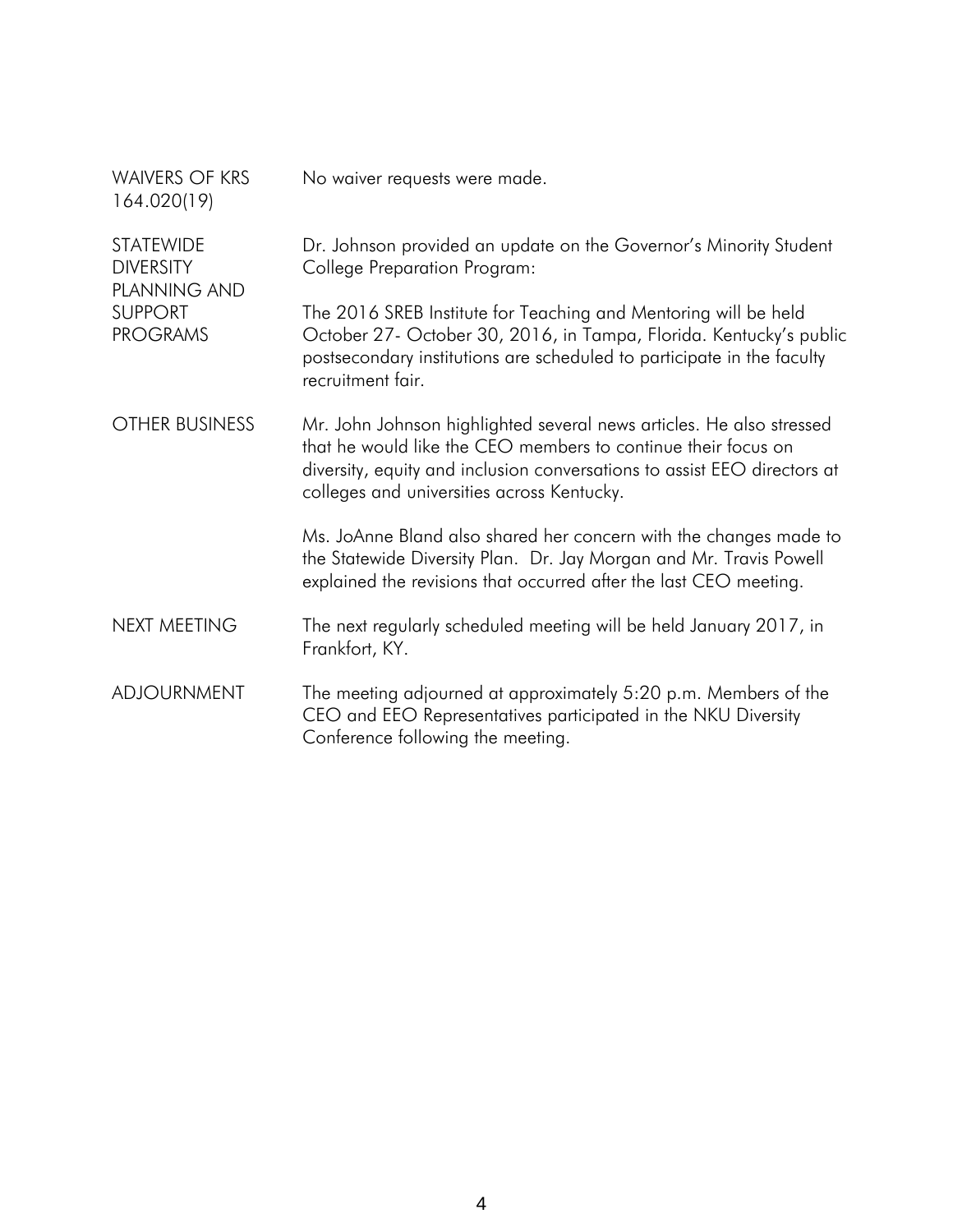#### Council on Postsecondary Education Committee on Equal Opportunities January 23, 2017

### Diversity Planning: Accountability, Monitoring, and Reporting

The Committee on Equal Opportunities will receive an update by Council staff that highlights the institutional EEO representatives' accountability, monitoring and reporting of their diversity plans, as well as the timeline. The institutional diversity plans were developed in response to the Kentucky Public Postsecondary Education Diversity Policy.

EEO representatives may respond to questions posed by CEO members.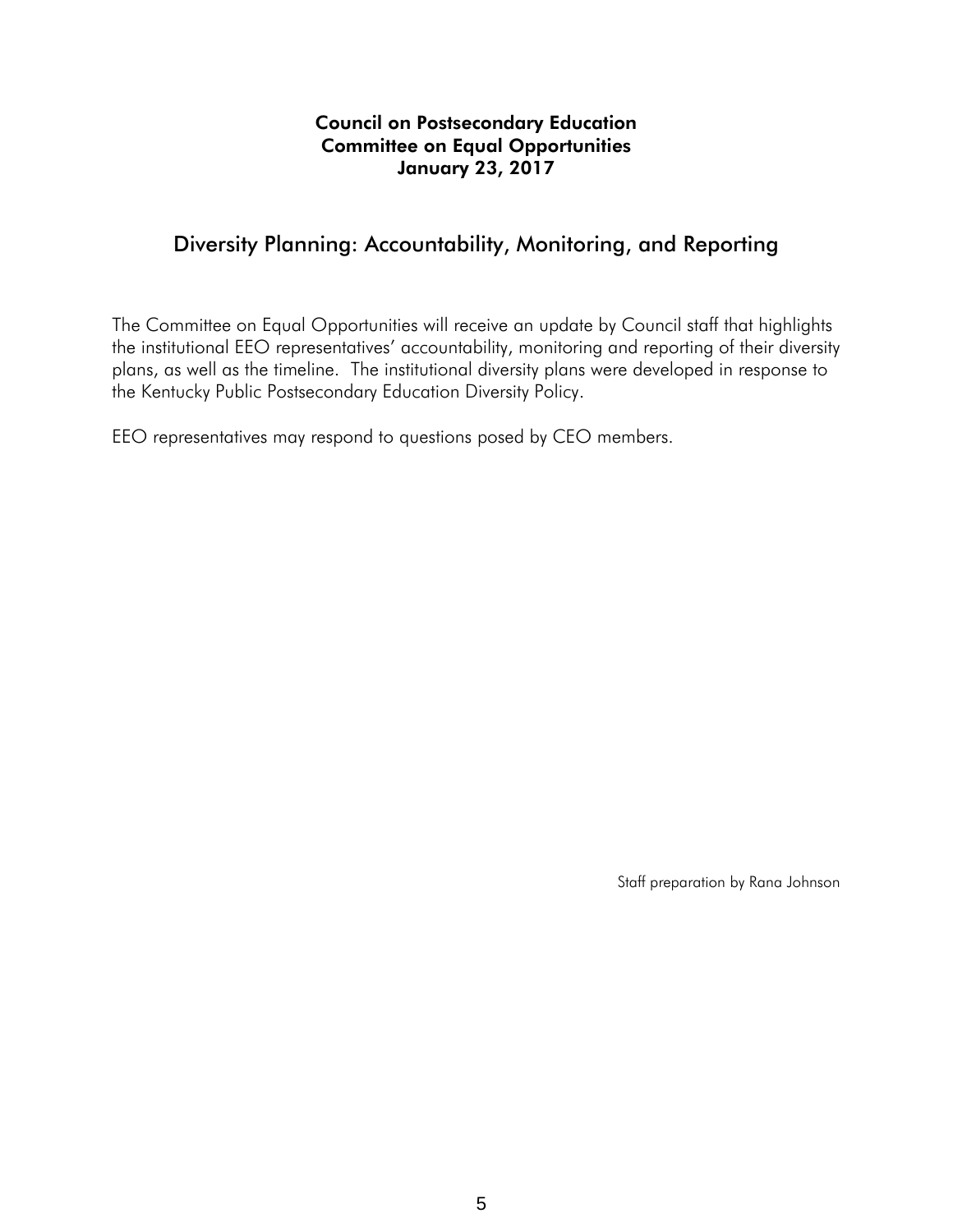## Committee on Equal Opportunities Council on Postsecondary Education January 23, 2016

## Waivers of KRS 164.020(19)

The CEO asked for regular reports regarding institutions that choose to adopt a waiver of the standards of KRS 164.020(19) in order to implement new degree programs. The statutes establish the Council's responsibility to approve the offering of new degree programs (KRS 164.020(14)) and also limit an institution's eligibility for new degree programs (KRS 164.020(19)) by the requirement that an institution meet its equal opportunity objectives.

The Council has authority to grant a temporary waiver of the requirements of KRS 164.020(19). Administrative Regulation 13 KAR 2:060 establishes criteria for determining an institution's compliance with equal opportunity objectives and for the granting of a temporary waiver to a state-supported postsecondary education institution that has not met its objectives.

No institutions requested a waiver.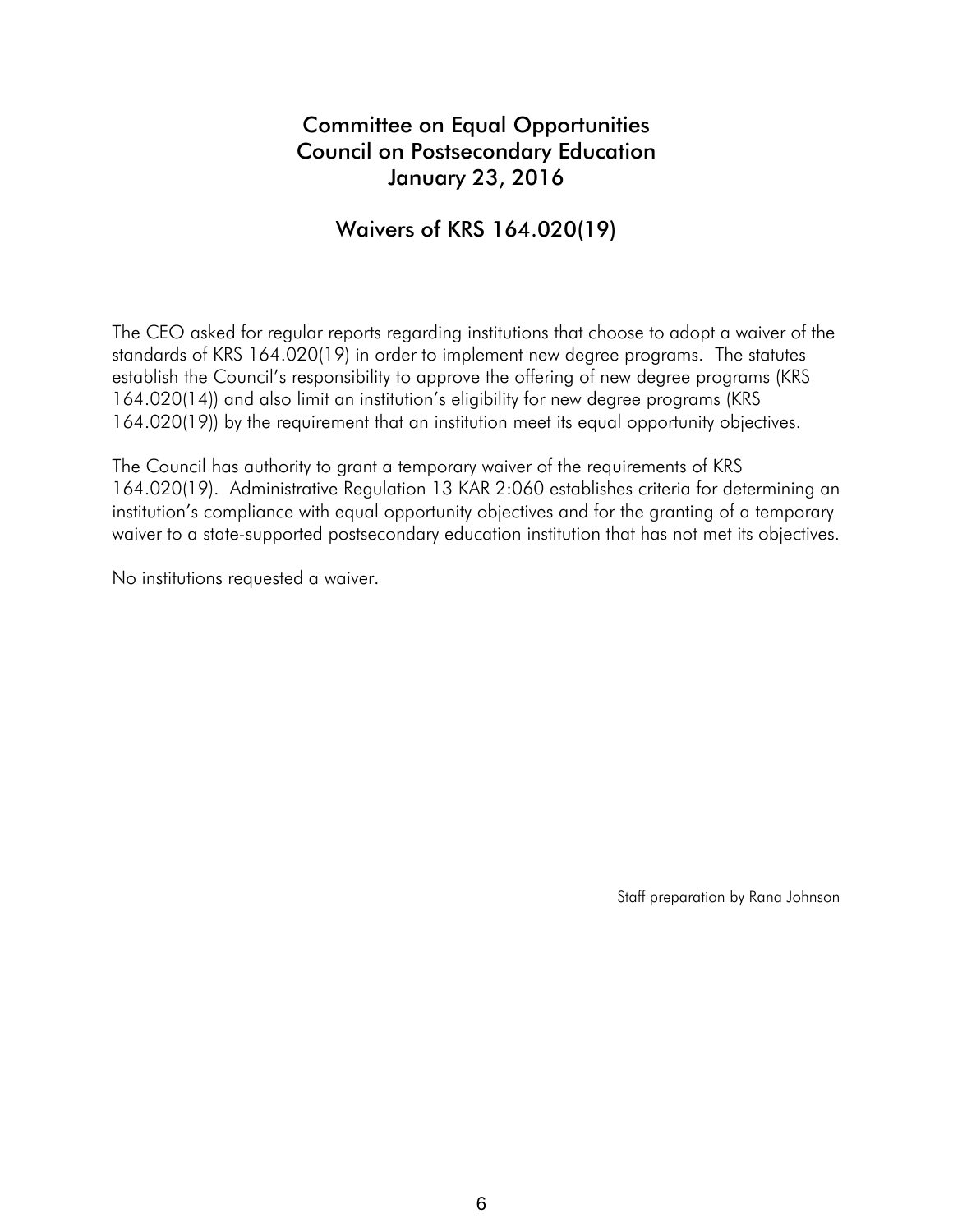#### Council on Postsecondary Education Committee on Equal Opportunities January 23, 2017

### Kentucky Public Postsecondary Education Diversity Policy Performance Presentations: Institutional Diversity Plan Assessments

The Committee on Equal Opportunities will receive an update by one institutional EEO representatives regarding their efforts to implement the objectives of their institutional diversity plans. The plans were developed in response to the Kentucky Public Postsecondary Education Diversity Policy and Framework for Institution Diversity Plan Development.

The institutional presentations parallel to the Student Success focus area identified in the Council's Strategic Agenda, Stronger by Degrees. The Statewide Diversity Policy advances one of the main policy objectives that guide the work of the postsecondary system in the area of Student Success.

The presentations will introduce 2013-14 data, in comparison to 2014-15, and identify areas where progress was made, as well as areas that will require improvement to reach their goals. Four focus areas will be highlighted:

- Student Body Diversity
- Student Success/Closing the Achievement Gap
- Workforce Diversity
- Campus Climate

The following EEO representative is scheduled to present:

Western Kentucky University: Dr. Lynne Holland

All administrators will respond to questions at the conclusion of their presentation.